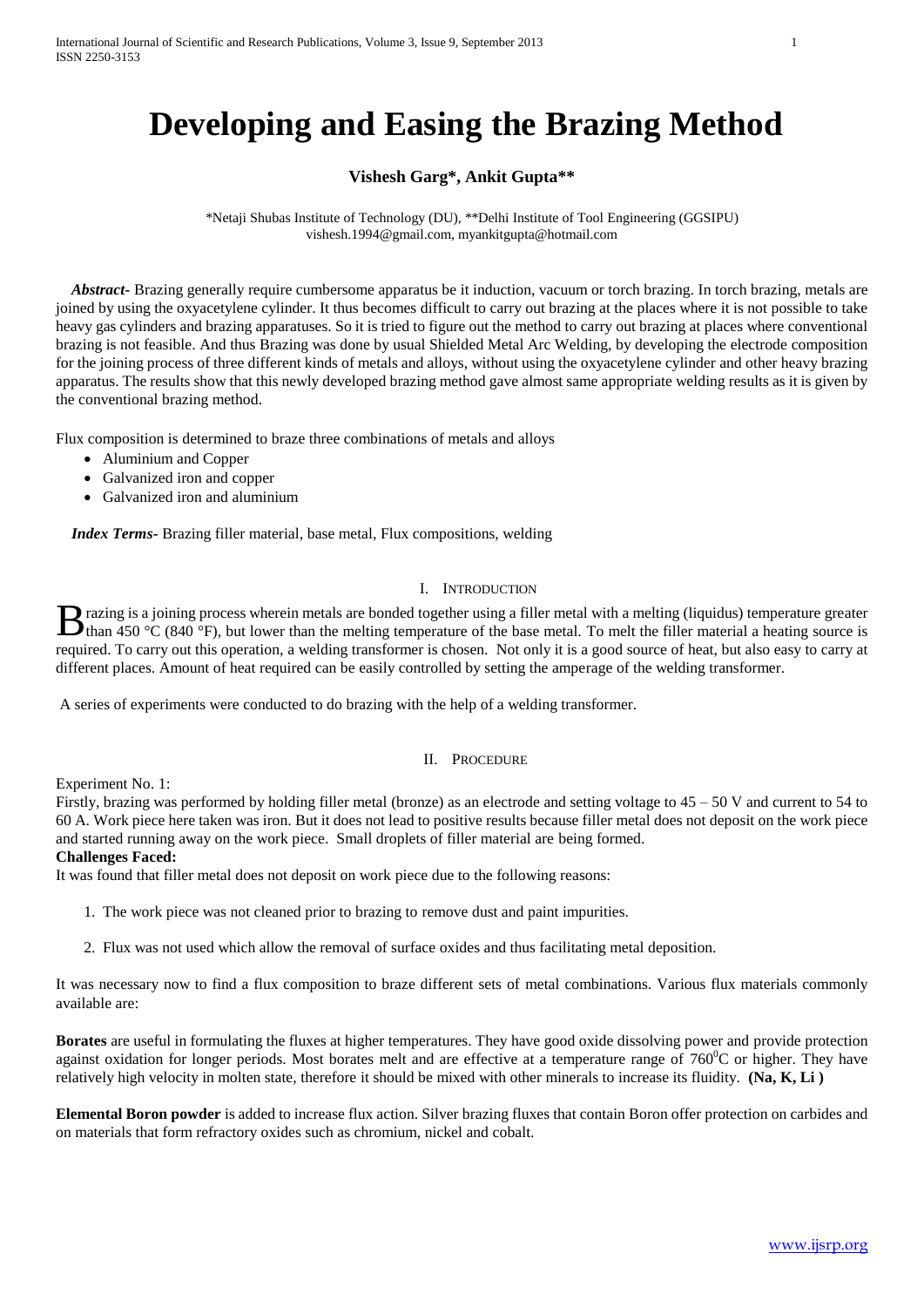**Fluoborates** are similar to borates. They flow better in molten state and helps in removing oxide layers. But they are less effective as compared to borates.

**Fluorides** react wildly with metallic oxides at high temperatures and thus act as cleansing agents. They help in removing refractory oxides such as aluminium oxide. They are also added with borates because of their high fluidity in molten state. But they can generate dangerous fumes thereby limiting its use in some cases.

**Chlorides** are similar to fluorides but are used at temp below that of used in fluoride fluxes. So they are use to depress the melting pint of fluoride base fluxes.

**Boric Acids** is principal constituent as helps in removing the glass like flux residue left after brazing. Fluoride content to these fluxes is low usually 2-3%.

**Alkalies** such as sodium hydroxide and potassium hydroxide elevate useful working temperature of flux. The major drawback of using alkalies is that they are deliquescent in nature. So they absorb water if exposed to humid water.

|                      | carbonate | chloride | nitrate | sulphate | nitrite | oxalate | flouride | borates    |
|----------------------|-----------|----------|---------|----------|---------|---------|----------|------------|
| <b>Ammonium NH4+</b> | 58        | 338      | 169     | 235      | 60      | 70      | 100      | 110        |
| Calcium $Ca2+$       | 825       | 772      | 561     | 1460     | 42.7    | 200     | 1418     |            |
| Iron $Fe2+$          |           | 667      | 47      | 400      |         |         | 970      |            |
| Iron $Fe3+$          |           | 306      | 47      | 480      | ۰       |         |          |            |
| Magnesium $Mg2+$     | 540       | 714      | 88      | 1124     |         | 100     | 1263     | 1360       |
| Potassium $K+$       | 891       | 770      | 334     | 1069     | 440     | 160     | 858      | 815        |
| Sodium Na+           | 851       | 801      | 308     | 884      | 271     | 260     | 993      | 743(borax) |
| lithium              | 723       | 605      | 255     | 859      | 222     | 255     | 360      | 917        |
| zinc                 |           | 292      |         |          |         |         |          |            |
| aluminium            |           | 192      |         | 770      | 73      |         | 1291     |            |

## **Table 1: Melting Point of Different Flux Minerals.**

**Wetting Agents** are used in paste and liquid fluxes to facilitate spread of flux.

Based on the properties of these flux constituents various composition of flux combination are tried experimentally. Finally a suitable flux composition is found for various combinations of base metals.

# **Extraction:**

Composition of the electrode for the brazing of different metals was evaluated using the concept and chemical equations evolved during the extraction of the respective metal.

# **Extraction of Iron:**

Important aspect for brazing in the iron extraction is Reduction of ore in Blast furnace:

- $\triangleright$  Charge fed up from top, preheated air at 1500 °C.  $C + O<sub>2</sub> = CO<sub>2</sub> + Heat$ Temperature Rises to 1900°C.
- $\geq CO_2 + C = CO Heat$ Temperature falls to  $1100^{\circ}$ C.
- $\triangleright$  CO is main reducing agent.
- $\triangleright$  Reaction in blast furnace.
	- $Fe<sub>2</sub>O<sub>3</sub> + 3C = CO + Fe$  $Fe<sub>3</sub>O<sub>4</sub> + C$  = CO<sub>2</sub> + Fe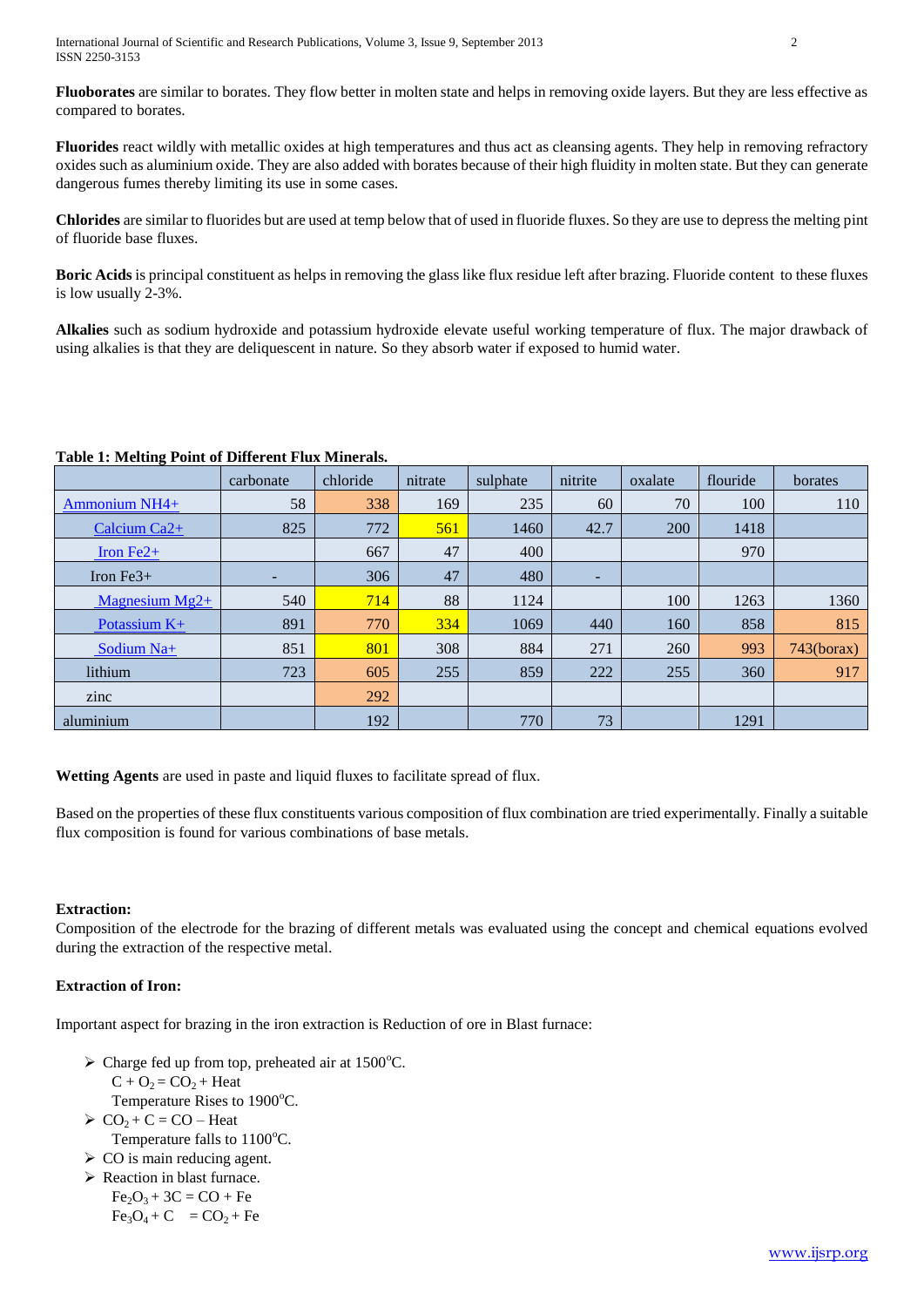International Journal of Scientific and Research Publications, Volume 3, Issue 9, September 2013 3 ISSN 2250-3153

 $CO<sub>2</sub> + C$  = CO Overall,  $Fe<sub>2</sub>O<sub>3</sub> + CO = Fe + CO<sub>2</sub>$ 

## **Extraction of Aluminium:**

- $\triangleright$  Purified Al<sub>2</sub>O<sub>3</sub> is mixed with Na<sub>3</sub>AlF<sub>6</sub> and CaF<sub>2</sub> which lowers melting and increase conductivity.
- Anode- Steel or Graphite used for reduction  $Al_2O_3 + C = Al + CO_2$
- $\geq 0_2$  liberated at anode degrade or burn carbon to

form  $CO$  and  $CO<sub>2</sub>$ .

 $\triangleright$  Cathode : Al<sup>3+</sup> + 3e<sup>-</sup> = Al Anode:  $C + O^{2} = CO + 2e^{-}$  $C + O^{2-} = CO_2 + 4e^{-}$ 

Description:

 Alumina extracted by Bayer's Process  $NaOH + Al<sub>2</sub>O<sub>3</sub>$ ,  $xH<sub>2</sub>O = 2NaAlO<sub>2</sub> + (x+1)H<sub>2</sub>O$ 

#### **Extraction of Copper:**

Getting Copper from Chalcapyrite,  $CuFeS<sub>2</sub>$ 

- $\triangleright$  CuFeS<sub>2</sub> + SiO<sub>2</sub> + O<sub>2</sub> = Cu<sub>2</sub>S + FeSiO<sub>3</sub> + SO<sub>2</sub>
	- $\triangleright$  Cu<sub>2</sub>S +O<sub>2</sub> = Cu + SO<sub>2</sub>
	- From Cuprous Oxide:  $Cu_2S + O_2 = Cu_2O + SO_2$  $Cu<sub>2</sub>S + C = Cu + CO$
	- > Another Method:

 $FeS + O<sub>2</sub> = FeO + SO<sub>2</sub>$  $FeO + SiO<sub>2</sub> = FeSiO<sub>3</sub>$  $Cu_2S + O_2 = Cu_2O + SO_2$  $Cu_2O + Cu_2S = Cu + SO_2$ 

#### **Equations:**

Following equations and calculations has been made to calculate the exact mass of deposition layer for the brazing and the current required to do the appropriate brazing at particular voltage, density, diameter of the electrode and the feed.

Feed= 120 mm/min. Diameter of electrode: 3.5 mm Density:  $8.5$  g/mm<sup>3</sup>

Volume:  $[3.14*(Dia)^{2}*(\text{Feed})]/4$ 

## **Table 2: Welding Parameters**

|                     | Dia  | Feed | vol.     |         |         | specific | Mp          |        |         |            |
|---------------------|------|------|----------|---------|---------|----------|-------------|--------|---------|------------|
| Sno.                | (mm  | (mm) | (mm3)    | density | mass(g) | heat     | $^{(0)}$ c) | heat   | voltage | current(A) |
|                     | 3.15 | 120  | 934.6995 | 8.5     | 7.94495 | 0.38     | 930         | 2717.2 | 40      | 67.929286  |
| ◠<br>$\overline{ }$ | 3.15 | 120  | 934.6995 | 8.5     | 7.94495 | 0.38     | 930         | 2717.2 | 45      | 60.381588  |
| $\mathbf{c}$        | 3.15 | 120  | 934.6995 | 8.5     | 7.94495 | 0.38     | 930         | 2717.2 | 50      | 54.343429  |
| 4                   | 3.15 | 120  | 934.6995 | 8.5     | 7.94495 | 0.38     | 930         | 2717.2 | 55      | 49.403117  |
|                     | 3.15 | 20   | 934.6995 | 8.5     | 7.94495 | 0.38     | 930         | 2717.2 | 60      | 45.286191  |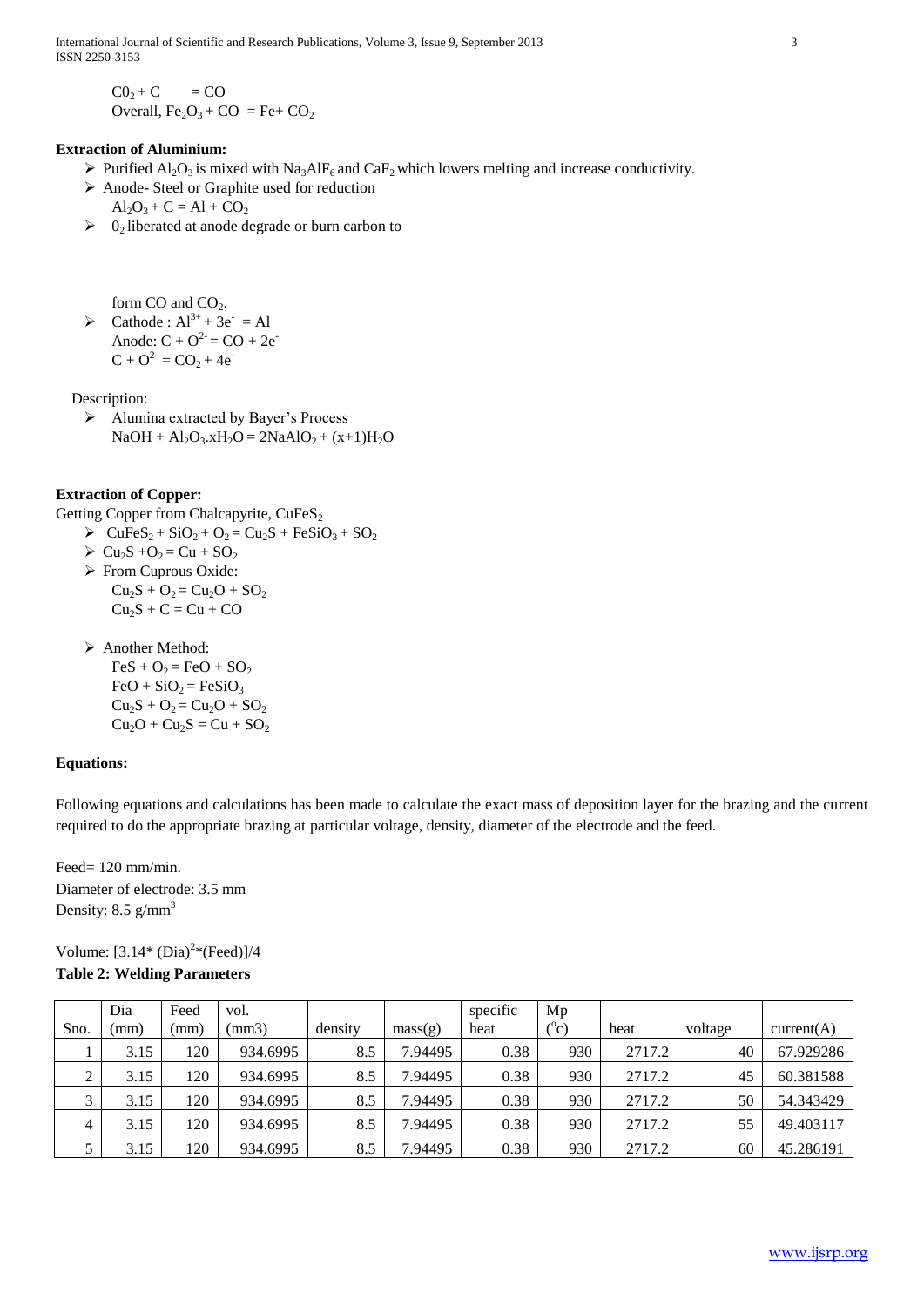International Journal of Scientific and Research Publications, Volume 3, Issue 9, September 2013 4 ISSN 2250-3153

```
= (3.14*3.5*3.5*120)/4= 934.6995 gm/mm<sup>3</sup>
```

```
Mass= Volume*Density
= 934.6995*8.5= 7.9449 gm.
```
Q=m\*c\*(Change in Temperature)  $= 7.9449*0.380*900$  $= 2718.9$ For Voltage  $=$  40V Current= Q/V  $= 2718.9/40$ Current  $= 67A$ 

# **1. To braze Aluminium and Copper**

Some facts were found out for brazing these alloys:

- If elemental P is present in copper alloys, than self fluxing because alloy is capable of reacting with oxygen.
- Lithium has high affinity for oxygen.
- Lithium salts helps in dissolving stubborn aluminium oxide.
- For aluminium oxide, sodium fluoride is generally used.

## **Table 3: Chemical Composition of the electrode for Brazing of Aluminium and Copper**

|             |                  |       |            | Sodium    |          |          |
|-------------|------------------|-------|------------|-----------|----------|----------|
|             |                  | Boric | Potassium  | Aluminium | Lithium  | Zinc     |
| Composition | Potassium borate | acids | fluoborate | fluoride  | chloride | chloride |
|             |                  |       |            |           |          |          |
|             |                  |       |            |           |          |          |
| $Wt\%$      | 30%              | 45%   | 20%        | 2%        | 3%       | 1%       |

- Melting point of various oxides :
	- $\geq$  Copper oxide 1201 C
	- $\geq$  Copper carbonate 200 C
	- $\blacktriangleright$  Aluminium sulphide 1130 C
	- $\blacktriangleright$  Aluminium oxide 2072 C

## **2. To braze Galvanized Iron and Copper**

Some facts were found out for brazing these alloys:

- A mixture of borax and ammonium chloride is used as a flux when welding iron and steel.
- It lowers M.P. of iron oxide allowing it to run off.
- Molecular hydrogen can be used to reduce surface oxides of tin and indium at temp above 430 and 470C respectively. Whereas zinc at temp above 500 C.
- HCl acid and zinc chloride is also used for soldering galvanized iron.
- Self fluxing copper based brazing alloys contain P thereby Faciliating brazing on Cu to Cu in air without use of flux.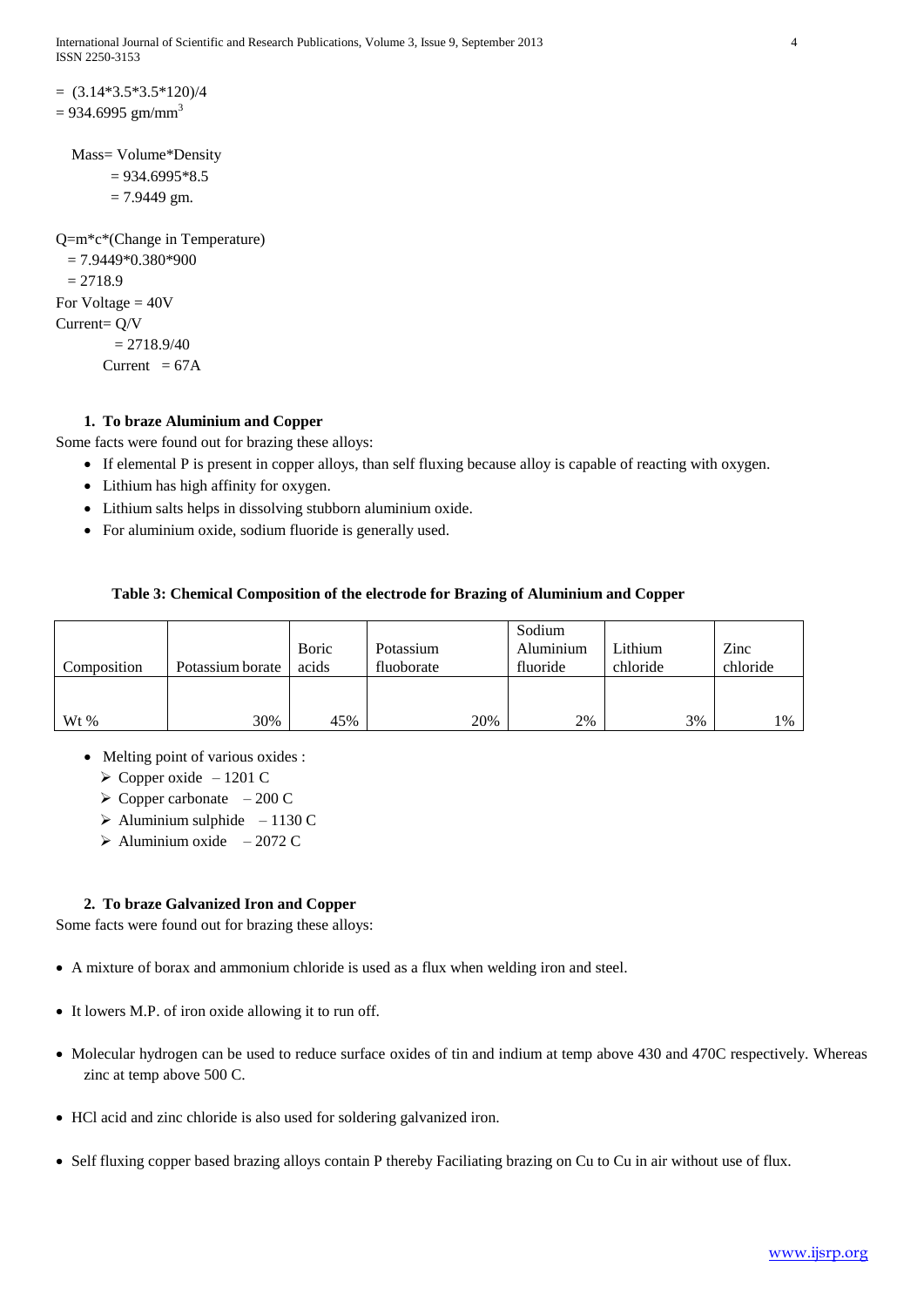## **Table 4: Chemical Composition of electrode for Brazing of Galvanized Iron and Copper**

| Composition | Boric acid | Borax | Aluminium Chloride | Zinc Chloride |  |
|-------------|------------|-------|--------------------|---------------|--|
|             |            |       |                    |               |  |
| Wt%         | 60%        | 20%   | 5%                 | 5%            |  |

#### **Table 5: Chemical Composition of Electrode for Brazing of Galvanized Iron and Aluminium**

| Composition | Ammonium<br>Chloride | <b>B</b> orax | Potassium<br>chloride | Sodium<br>Flouride | Lithium<br>Chloride | Zinc<br>chloride |
|-------------|----------------------|---------------|-----------------------|--------------------|---------------------|------------------|
| Wt. %       | 25%                  | 20%           | 20%                   | 15%                | 20%                 | 5%               |

## **3. To braze Galvanized Iron and Aluminium**

Melting point of various oxides:

- $\ge$  zinc oxide 1975 C
- $\geq$  iron oxide 200 C

## **Experiment No. 2:**

In second experiment, filler metal is first coated with brazing flux. Current used was A.C. It was chosen because A.C. current facilitates the removal of oxide layer. All other conditions were kept same. This time a strong joint was achieved, contrary to last time where filler metal did not even deposit on the work piece. But another problem was encountered here. Filler metal flow was not there. Therefore continuous brazing was difficult to perform. The reason behind this was found to be lack of hold time at high temp. Therefore another experiment was conducted. Few more things were considered this time.

Time for which molten metal remain in molten state should be increased. It can be observed from the brazing cycle that the hold at the liquidous temperature of the filler metal is between 0-60 min. While using welding transformer, hold at liquidous temp is just for few seconds. It can be increased by heating the work piece or using D.C. transformer so that more heat is produced at the work piece instead of filler metal.

There are two important things required in order to get good brazing joints. First, it should be clean thoroughly. Flux is used to remove the surface oxide but effective only when it is cleaned from surface contaminants like dust materials, paint etc. These surface contaminants can be removed by physical or mechanical methods like scrubbing by sandpaper. Secondly, proper braze join should be made. A joint clearance of 0.0010 to 0.0029 inches is given to get good strength and filler metal penetration.

Considering these two factors, brazing was again performed with welding transformer. Filler metal flow was comparatively more this time.

#### III. CONCLUSION

We achieved a required strength in joints. However application is limited. We can only join metals where deep penetration of molten metal is not required.

# **REFERENCES**

- [1] Brazing by Mel.M. Schwartz
- [2] Principles of Brazing by David M.Jacobson
- [3] Active-Metal-Brazing-Zirconia-Correlation Between-Post-B
- [4] Design and strength by M.H.Soloboda
- [5] Sandia Brazing Research and Modeling Capabilities by F. Michael Hosking
- [6] <http://en.wikipedia.org/wiki/Brazing>
- [7] <http://www.technologystudent.com/joints/braz2.htm>
- [8] <http://www.ignou.ac.in/upload/Unit-6.pdf>
- [9] <http://bqqh1c.pen.io/>
- [10] <http://www.gasflux.com/paste.html>
- [11] [http://www.sapagroup.com/pages/522511/Answer%20Book/10\\_Brazing.pdf](http://www.sapagroup.com/pages/522511/Answer%20Book/10_Brazing.pdf)